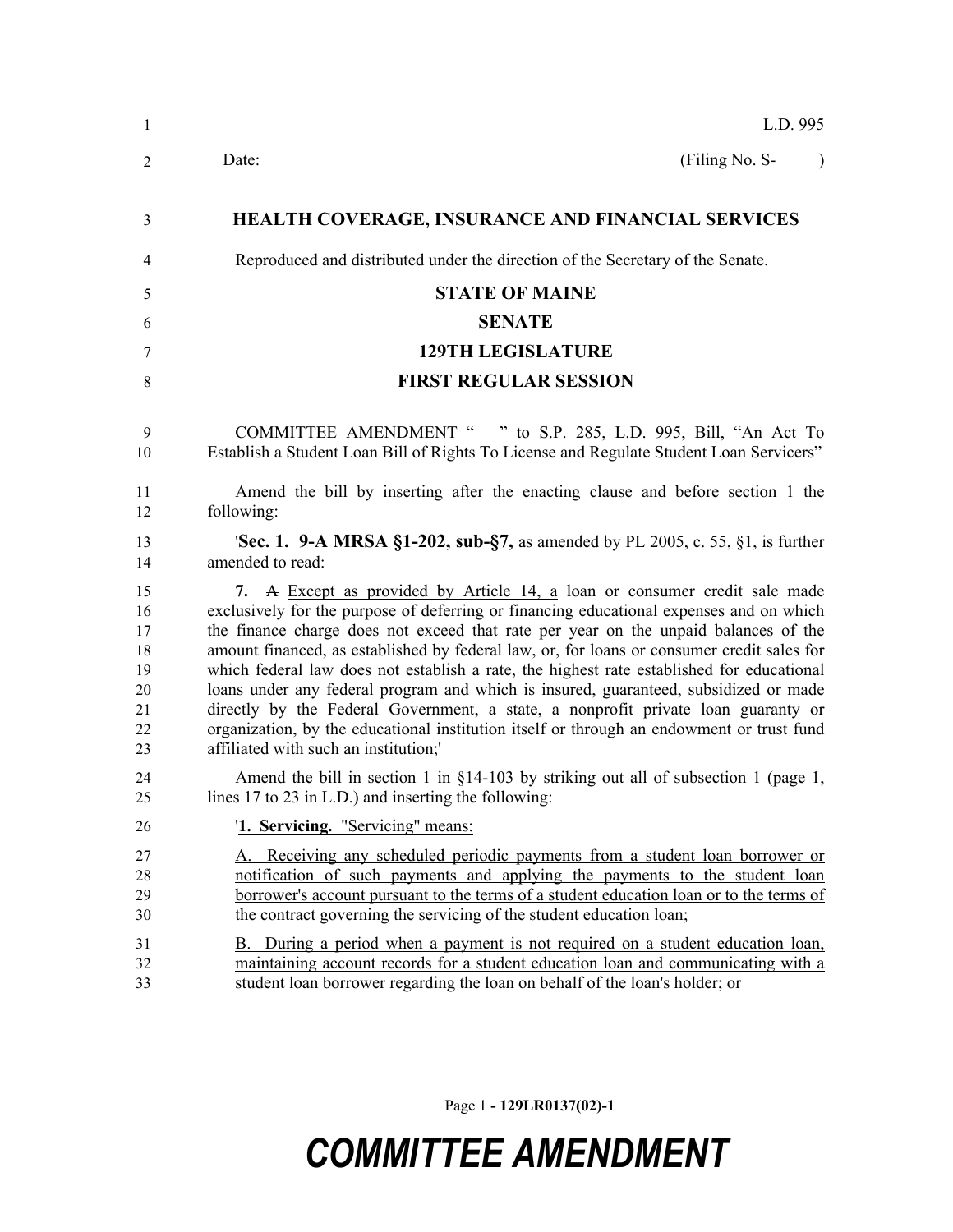| 1              | C. Interactions with a student loan borrower, including activities to help prevent                                                                                                                                                     |  |  |  |
|----------------|----------------------------------------------------------------------------------------------------------------------------------------------------------------------------------------------------------------------------------------|--|--|--|
| $\overline{2}$ | default on obligations arising from student education loans, conducted to facilitate                                                                                                                                                   |  |  |  |
| 3              | any of the activities described in paragraph A or B.'                                                                                                                                                                                  |  |  |  |
| $\overline{4}$ | Amend the bill in section 1 in $\S$ 14-104 in subsection 1 in the first line (page 2, line 16                                                                                                                                          |  |  |  |
| 5              | in L.D.) by striking out the following: "from" and inserting the following: "between"                                                                                                                                                  |  |  |  |
| 6              | Amend the bill in section 1 in $\S$ 14-104 in subsection 1 by striking out all of paragraph                                                                                                                                            |  |  |  |
| 7              | B (page 2, lines 18 to 20 in L.D.) and inserting the following:                                                                                                                                                                        |  |  |  |
| 8              | B. Student loan servicers or any other participants in student education loan lending,                                                                                                                                                 |  |  |  |
| 9              | including, but not limited to, originators servicing their own student education loans.                                                                                                                                                |  |  |  |
| 10             | The ombudsman may collaborate with institutions of higher education to attempt to                                                                                                                                                      |  |  |  |
| 11             | resolve complaints;'                                                                                                                                                                                                                   |  |  |  |
| 12             | Amend the bill in section 1 in $\S$ 14-105 in subsection 2 in the last line (page 3, line 18)                                                                                                                                          |  |  |  |
| 13             | in L.D.) by striking out the following: "and"                                                                                                                                                                                          |  |  |  |
| 14             | Amend the bill in section 1 in $\S$ 14-105 by striking out all of subsection 3 (page 3,                                                                                                                                                |  |  |  |
| 15             | lines 19 to 21 in L.D.) and inserting the following:                                                                                                                                                                                   |  |  |  |
| 16             | <b>3. Funding.</b> An accounting of the funding for the program, including the license,                                                                                                                                                |  |  |  |
| 17             | examination and investigation fees collected pursuant to this Article, and whether those                                                                                                                                               |  |  |  |
| 18             | funds are adequate for or are in excess of the costs of carrying out the duties of this                                                                                                                                                |  |  |  |
| 19             | Article; and                                                                                                                                                                                                                           |  |  |  |
| 20<br>21<br>22 | Additional steps. Recommendations regarding additional steps for the<br>4.<br>Department of Professional and Financial Regulation to gain regulatory control over<br>licensing and enforcement with respect to student loan servicers. |  |  |  |
| 23             | Amend the bill in section 1 in $\S$ 14-107 in subsection 2 by striking out all of paragraph                                                                                                                                            |  |  |  |
| 24             | A (page 4, lines 15 to 18 in L.D.) and inserting the following:                                                                                                                                                                        |  |  |  |
| 25             | 'A. Financial statements and references of all applicants for a license as the                                                                                                                                                         |  |  |  |
| 26             | superintendent considers necessary;                                                                                                                                                                                                    |  |  |  |
| 27             | Amend the bill in section 1 in $\S$ 14-107 in subsection 2 by inserting at the end a new                                                                                                                                               |  |  |  |
| 28             | blocked paragraph to read:                                                                                                                                                                                                             |  |  |  |
| 29             | The superintendent may require or allow applications to be made electronically through                                                                                                                                                 |  |  |  |
| 30             | the nationwide mortgage licensing system and registry, as defined in section 13-102,                                                                                                                                                   |  |  |  |
| 31             | subsection 8. An applicant using that system shall pay any required processing fees.'                                                                                                                                                  |  |  |  |
| 32             | Amend the bill in section 1 in $\S$ 14-107 in subsection 4 in the last line (page 5, line 33)                                                                                                                                          |  |  |  |
| 33             | in L.D.) by inserting after the following: "superintendent." the following: "If the                                                                                                                                                    |  |  |  |
| 34             | superintendent permits or requires licensing through the nationwide mortgage licensing                                                                                                                                                 |  |  |  |
| 35             | system and registry pursuant to subsection 2, the superintendent may amend the license                                                                                                                                                 |  |  |  |
| 36             | term and license expiration date to comply with the parameters of the system. License                                                                                                                                                  |  |  |  |
| 37             | and investigation fees must be apportioned so the average of such fees does not increase                                                                                                                                               |  |  |  |
| 38             | on an annualized basis.'                                                                                                                                                                                                               |  |  |  |
| 39             | Amend the bill in section 1 in $\S$ 14-107 by striking out all of subsection 9 (page 6,                                                                                                                                                |  |  |  |
| 40             | lines 23 to 29 in L.D.) and inserting the following:                                                                                                                                                                                   |  |  |  |

Page 2 **- 129LR0137(02)-1**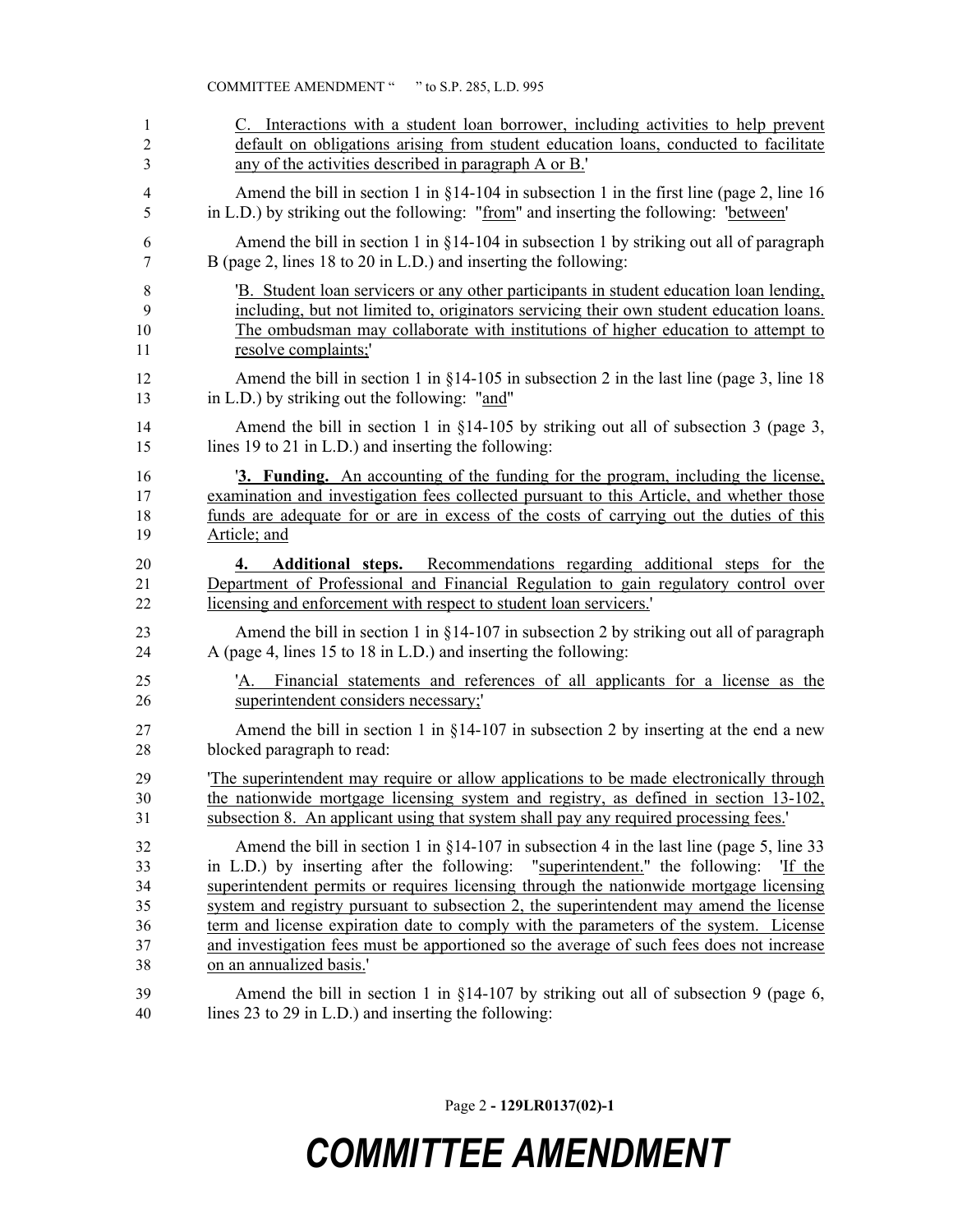| 1                                                  | '9. Automatic licensure. The superintendent shall issue automatically a limited,                                                                                                                                                                                                                                                                                                                                                                                                                                                                                                                                                                                                                                                                                           |  |  |  |  |  |
|----------------------------------------------------|----------------------------------------------------------------------------------------------------------------------------------------------------------------------------------------------------------------------------------------------------------------------------------------------------------------------------------------------------------------------------------------------------------------------------------------------------------------------------------------------------------------------------------------------------------------------------------------------------------------------------------------------------------------------------------------------------------------------------------------------------------------------------|--|--|--|--|--|
| $\boldsymbol{2}$                                   | irrevocable license to a person servicing a student loan under contract with the United                                                                                                                                                                                                                                                                                                                                                                                                                                                                                                                                                                                                                                                                                    |  |  |  |  |  |
| 3                                                  | States Department of Education as follows.                                                                                                                                                                                                                                                                                                                                                                                                                                                                                                                                                                                                                                                                                                                                 |  |  |  |  |  |
| $\overline{4}$<br>5                                | A. A person seeking to act within this State as a student loan servicer is exempt from<br>the procedures described in subsection 2, except for subsection 2, paragraphs C and<br>D, upon a determination by the superintendent that student loan servicing performed                                                                                                                                                                                                                                                                                                                                                                                                                                                                                                       |  |  |  |  |  |
| 6<br>7                                             | in this State is solely conducted pursuant to a contract or contracts awarded by the                                                                                                                                                                                                                                                                                                                                                                                                                                                                                                                                                                                                                                                                                       |  |  |  |  |  |
| 8                                                  | United States Secretary of Education under 20 United States Code, Section 1087f.                                                                                                                                                                                                                                                                                                                                                                                                                                                                                                                                                                                                                                                                                           |  |  |  |  |  |
| 9                                                  | The procedure to document eligibility for such an exemption must be prescribed by                                                                                                                                                                                                                                                                                                                                                                                                                                                                                                                                                                                                                                                                                          |  |  |  |  |  |
| 10                                                 | the superintendent.                                                                                                                                                                                                                                                                                                                                                                                                                                                                                                                                                                                                                                                                                                                                                        |  |  |  |  |  |
| 11<br>12<br>13                                     | B. The superintendent shall issue automatically a license to a person determined<br>exempt by the superintendent pursuant to paragraph $A$ ; that person is deemed to have<br>met all of the requirements of subsection 3.                                                                                                                                                                                                                                                                                                                                                                                                                                                                                                                                                 |  |  |  |  |  |
| 14<br>15                                           | C. A person issued a license pursuant to this subsection is exempt from subsections 4<br>to 8.                                                                                                                                                                                                                                                                                                                                                                                                                                                                                                                                                                                                                                                                             |  |  |  |  |  |
| 16<br>17<br>18<br>19<br>20<br>21<br>22<br>23<br>24 | A person issued a license pursuant to this subsection shall provide the<br>D.<br>superintendent with written notice within 7 days following the notification of the<br>expiration, revocation or termination of any contract awarded by the United States<br>Secretary of Education under 20 United States Code, Section 1087f; that person has<br>30 days to satisfy the requirements of this Article in order to continue to act as a<br>student loan servicer within this State. Upon the expiration of the 30-day period, if<br>the person seeking to act as a student loan servicer within this State has not satisfied<br>all requirements established under this Article, the superintendent shall immediately<br>suspend any license issued under this subsection. |  |  |  |  |  |
| 25<br>26<br>27<br>28<br>29                         | With respect to student loan servicing not conducted pursuant to a contract<br>Е.<br>awarded by the United States Secretary of Education under 20 United States Code,<br>Section 1087f, this subsection does not prevent the superintendent from issuing an<br>order to temporarily or permanently prohibit or bar a person from acting as a student<br>loan servicer.                                                                                                                                                                                                                                                                                                                                                                                                     |  |  |  |  |  |
| 30                                                 | F. With respect to student loan servicing conducted pursuant to a contract awarded                                                                                                                                                                                                                                                                                                                                                                                                                                                                                                                                                                                                                                                                                         |  |  |  |  |  |
| 31                                                 | by the United States Secretary of Education under 20 United States Code, Section                                                                                                                                                                                                                                                                                                                                                                                                                                                                                                                                                                                                                                                                                           |  |  |  |  |  |
| 32                                                 | 1087f, this subsection does not prevent the superintendent from issuing a cease and                                                                                                                                                                                                                                                                                                                                                                                                                                                                                                                                                                                                                                                                                        |  |  |  |  |  |
| 33                                                 | desist order or injunction against a student loan servicer to cease activities in                                                                                                                                                                                                                                                                                                                                                                                                                                                                                                                                                                                                                                                                                          |  |  |  |  |  |
| 34                                                 | violation of this Article or the Maine Unfair Trade Practices Act.                                                                                                                                                                                                                                                                                                                                                                                                                                                                                                                                                                                                                                                                                                         |  |  |  |  |  |
| 35                                                 | 10. Branch office license; change of license notification. A licensee under this                                                                                                                                                                                                                                                                                                                                                                                                                                                                                                                                                                                                                                                                                           |  |  |  |  |  |
| 36                                                 | Article may not act within this State as a student loan servicer under any name or at any                                                                                                                                                                                                                                                                                                                                                                                                                                                                                                                                                                                                                                                                                  |  |  |  |  |  |
| 37                                                 | place of business other than those named in the license. Any change of location of a                                                                                                                                                                                                                                                                                                                                                                                                                                                                                                                                                                                                                                                                                       |  |  |  |  |  |
| 38                                                 | place of business of a licensee requires prior written notice to the superintendent. Not                                                                                                                                                                                                                                                                                                                                                                                                                                                                                                                                                                                                                                                                                   |  |  |  |  |  |
| 39                                                 | more than one place of business may be maintained under the same license, but the                                                                                                                                                                                                                                                                                                                                                                                                                                                                                                                                                                                                                                                                                          |  |  |  |  |  |
| 40                                                 | superintendent may issue more than one license to a licensee that complies with the                                                                                                                                                                                                                                                                                                                                                                                                                                                                                                                                                                                                                                                                                        |  |  |  |  |  |
| 41                                                 | provisions of this Article as to each license. If a licensee desires to carry on business in                                                                                                                                                                                                                                                                                                                                                                                                                                                                                                                                                                                                                                                                               |  |  |  |  |  |
| 42                                                 | more than one location, the licensee shall procure a branch office license for each                                                                                                                                                                                                                                                                                                                                                                                                                                                                                                                                                                                                                                                                                        |  |  |  |  |  |
| 43                                                 | additional location where the business is to be conducted. A license is not transferable or                                                                                                                                                                                                                                                                                                                                                                                                                                                                                                                                                                                                                                                                                |  |  |  |  |  |
| 44                                                 | assignable.'                                                                                                                                                                                                                                                                                                                                                                                                                                                                                                                                                                                                                                                                                                                                                               |  |  |  |  |  |

Page 3 **- 129LR0137(02)-1**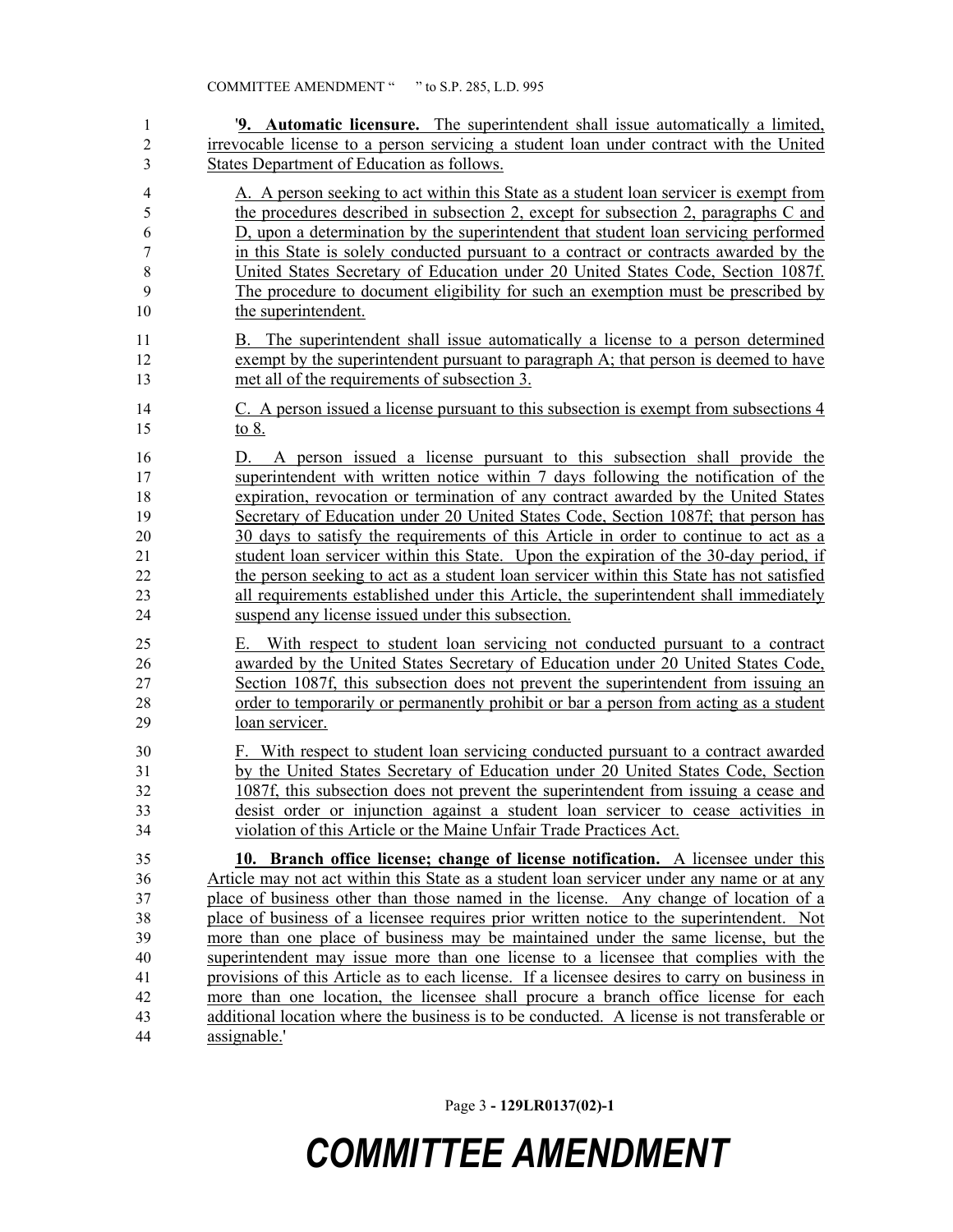Amend the bill in section 1 in §14-107 by renumbering the subsections to read consecutively. Amend the bill in section 1 in §14-108 by striking out all of subsection 2 (page 7, lines 14 to 40 and page 8, lines 1 to 14 in L.D.) and inserting the following: '**2. Requirements.** Except as otherwise provided in federal law, a federal student education loan agreement or a contract between the Federal Government and a student loan servicer, a student loan servicer shall comply with the requirements of this subsection. A. Upon receipt of a written inquiry from a student loan borrower or the representative of a student loan borrower, a student loan servicer shall respond by: (1) Acknowledging receipt of the written inquiry within 10 days; and (2) Providing, within 30 days after receiving the inquiry, information relating to the inquiry and, if applicable, the action the student loan servicer will take to correct the student loan borrower's account or an explanation of the student loan servicer's position that the borrower's account is correct. B. A student loan servicer shall inquire of a student loan borrower how to apply an overpayment or prepayment to a student loan. A student loan borrower's direction on how to apply an overpayment or prepayment to a student loan must stay in effect for any future overpayments or prepayments during the term of a student loan until the borrower provides different directions. For purposes of this paragraph, "overpayment" or "prepayment" means a payment on a student loan in excess of the monthly amount due from a borrower on a student loan. C. A student loan servicer shall apply a partial payment or underpayment in a manner that minimizes late fees and negative credit reporting. When loans on a student loan borrower's account have an equal stage of delinquency, a student loan servicer shall apply a partial payment or underpayment to satisfy as many individual loan payments as possible on a borrower's account. For purposes of this paragraph, "partial payment" or "underpayment" means a payment on a student loan account that contains multiple individual loans in an amount less than the amount necessary to satisfy the outstanding payment due on all loans in the student loan account. D. In the event of the sale, assignment or other transfer of the servicing of a student education loan that results in a change in the identity of the person to whom a student loan borrower is required to send payments or direct any communication concerning the student education loan: (1) As a condition of the sale, assignment or transfer, the student loan servicer shall require the new student loan servicer to honor all benefits originally represented as available to the student loan borrower during the repayment of the student education loan and preserve the availability of such benefits, including any benefits for which the student loan borrower has not yet qualified; (2) Within 45 days after the sale, assignment or transfer, the student loan servicer shall transfer to the new student loan servicer all information regarding the student loan borrower, the account of the student loan borrower and the student

Page 4 **- 129LR0137(02)-1**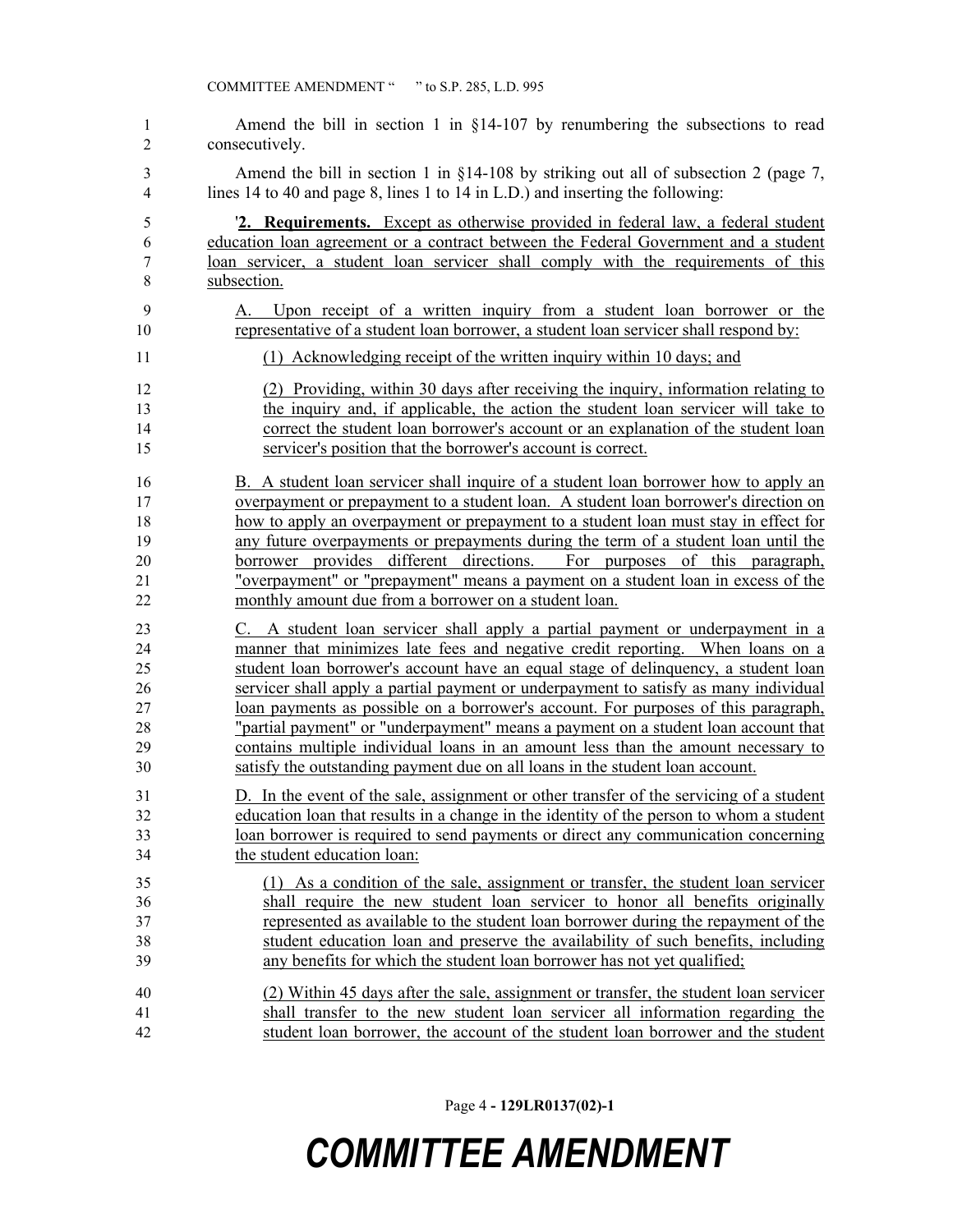| 1              | education loan of the student loan borrower, including the repayment status of the                                                                                                                   |  |  |  |  |  |
|----------------|------------------------------------------------------------------------------------------------------------------------------------------------------------------------------------------------------|--|--|--|--|--|
| $\overline{c}$ | student loan borrower and any benefits associated with the student education loan                                                                                                                    |  |  |  |  |  |
| 3              | of the student loan borrower; and                                                                                                                                                                    |  |  |  |  |  |
| 4              | (3) The sale, assignment or transfer of the servicing of the student education loan                                                                                                                  |  |  |  |  |  |
| 5              | must be completed at least 7 days before the next payment on the loan is due.                                                                                                                        |  |  |  |  |  |
| 6              | E. A student loan servicer that obtains the right to service a student education loan                                                                                                                |  |  |  |  |  |
| 7              | shall adopt policies and procedures to verify that the student loan servicer has                                                                                                                     |  |  |  |  |  |
| $\,$ $\,$      | received all information regarding the student loan borrower, the account of the                                                                                                                     |  |  |  |  |  |
| 9              | student loan borrower and the student education loan of the student loan borrower,                                                                                                                   |  |  |  |  |  |
| 10             | including, but not limited to, the repayment status of the student loan borrower and                                                                                                                 |  |  |  |  |  |
| 11             | any benefits associated with the student education loan of the student loan borrower.                                                                                                                |  |  |  |  |  |
| 12             | F. A student loan servicer shall evaluate a student loan borrower for a repayment                                                                                                                    |  |  |  |  |  |
| 13             | program based on income prior to placing the borrower in forbearance or default, if a                                                                                                                |  |  |  |  |  |
| 14             | repayment program based on income is available to the borrower.                                                                                                                                      |  |  |  |  |  |
| 15             | Amend the bill in section 1 in $§14-108$ in subsection 3 in paragraph H in the last line                                                                                                             |  |  |  |  |  |
| 16             | (page 8, line 38 in L.D.) by striking out the following: "agency; or" and inserting the                                                                                                              |  |  |  |  |  |
| 17             | following: 'agency;'                                                                                                                                                                                 |  |  |  |  |  |
| 18             | Amend the bill in section 1 in $\S$ 14-108 in subsection 3 by striking out all of paragraph                                                                                                          |  |  |  |  |  |
| 19             | I (page 8, lines 39 to 41 in L.D.) and inserting the following:                                                                                                                                      |  |  |  |  |  |
| 20<br>21<br>22 | Fail to respond within 15 days to communication from the student loan<br>'I.<br>ombudsman, or within a shorter reasonable time as the student loan ombudsman may<br>request in the communication; or |  |  |  |  |  |
| 23             | J. Fail to respond within 15 days to a student loan borrower complaint submitted to                                                                                                                  |  |  |  |  |  |
| 24             | the servicer by the student loan ombudsman. If necessary, a student loan servicer may                                                                                                                |  |  |  |  |  |
| 25             | request additional time, up to 45 days, as long as the request is accompanied by an                                                                                                                  |  |  |  |  |  |
| 26             | explanation of why additional time is reasonable and necessary.'                                                                                                                                     |  |  |  |  |  |
| 27             | Amend the bill in section 1 by adding at the end the following:                                                                                                                                      |  |  |  |  |  |
| 28             | <b>\\$14-111. Funding</b>                                                                                                                                                                            |  |  |  |  |  |
| 29             | The superintendent shall internally track any license, examination and investigation                                                                                                                 |  |  |  |  |  |
| 30             | fees collected pursuant to this Article and any funds received from any public or private                                                                                                            |  |  |  |  |  |
| 31             | source. The superintendent shall use these funds to cover the costs of carrying out the                                                                                                              |  |  |  |  |  |
| 32             | duties of this Article, and funds received may not be used for any other purpose.                                                                                                                    |  |  |  |  |  |
| 33             | Amend the bill by inserting after section 1 the following:                                                                                                                                           |  |  |  |  |  |
| 34             | 'Sec. 2. Appropriations and allocations. The following appropriations and                                                                                                                            |  |  |  |  |  |
| 35             | allocations are made.                                                                                                                                                                                |  |  |  |  |  |
| 36             | PROFESSIONAL AND FINANCIAL REGULATION, DEPARTMENT OF                                                                                                                                                 |  |  |  |  |  |
| 37             | <b>Bureau of Consumer Credit Protection 0091</b>                                                                                                                                                     |  |  |  |  |  |
| 38             | Initiative: Provides allocation for expenses associated with the licensing, examination and                                                                                                          |  |  |  |  |  |
| 39             | investigation of student loan servicers, including travel, training, supplies and general                                                                                                            |  |  |  |  |  |
| 40             | operating expenses.                                                                                                                                                                                  |  |  |  |  |  |

Page 5 **- 129LR0137(02)-1**